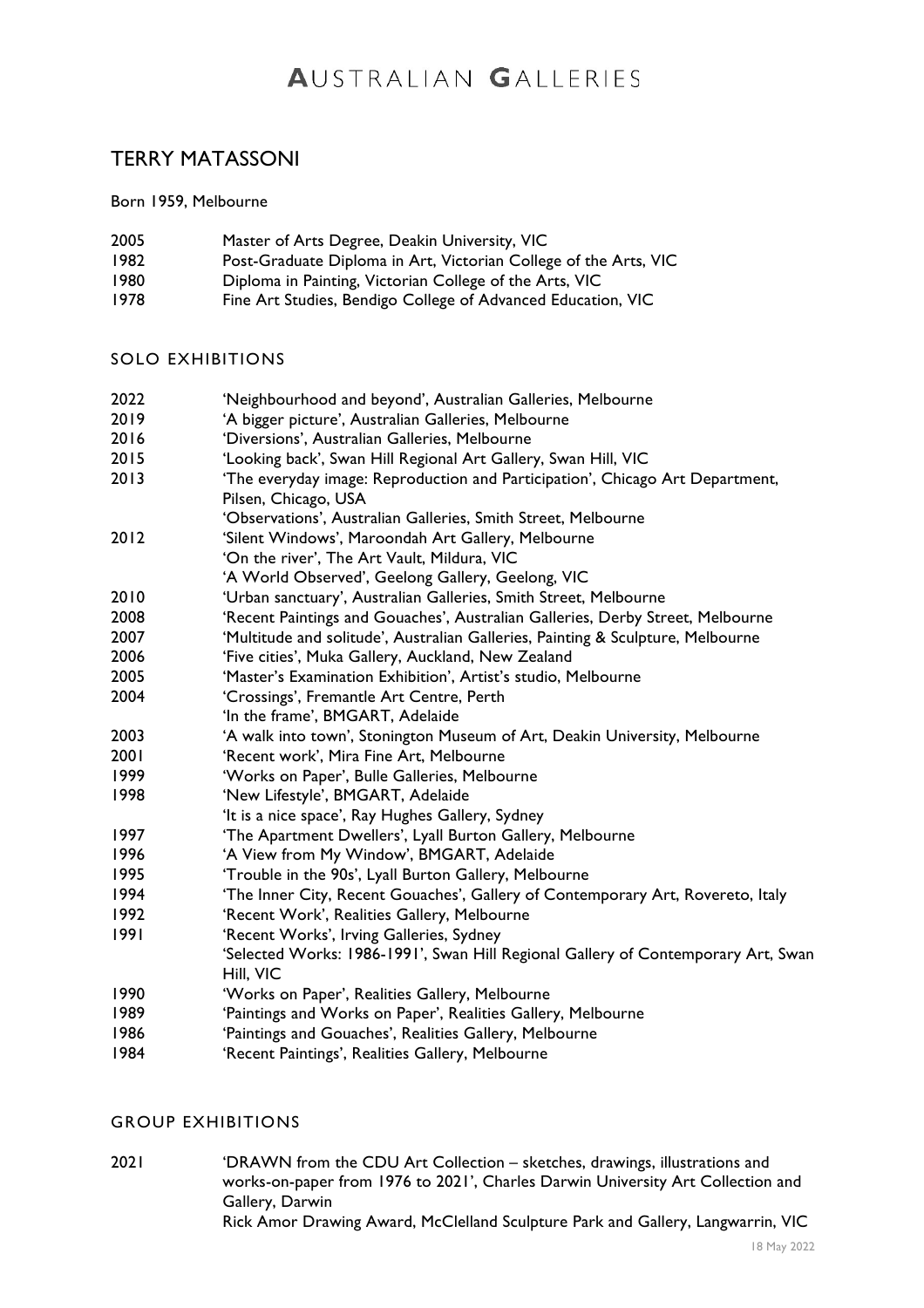| 2020    | 'A Collection of Stranger Things', Mornington Peninsula Regional Gallery,<br>Mornington, VIC                                      |
|---------|-----------------------------------------------------------------------------------------------------------------------------------|
| 2019    | 'Australian Galleries: The Purves Family Business. The First Four Decades', Book                                                  |
|         | Launch and Group Exhibition, Australian Galleries, Melbourne                                                                      |
|         | 'Adelaide Perry Prize for Drawing', Adelaide Perry Gallery, Presbyterian Ladies                                                   |
| 2018    | College (PLC), Sydney                                                                                                             |
|         | Paul Guest Art Prize, Bendigo Art Gallery, Bendigo, VIC                                                                           |
| 2017    | 'Impressions', Australian Print Workshop, Melbourne                                                                               |
| 2016    | '9X5 NOW Exhibition ART150', Margaret Lawrence Gallery, Melbourne<br>Rick Amor Drawing Prize, Ballarat Art Gallery, Ballarat, VIC |
| 2015    | 'On the Beach', Mornington Peninsula Regional Gallery, Mornington, VIC                                                            |
|         | 'In context', Muka Gallery, Auckland, New Zealand                                                                                 |
|         | 'Cool, calm and collected: Recent acquisitions from the Gold Coast City Gallery,                                                  |
|         | Surfers Paradise, QLD                                                                                                             |
| 2014    | Roald Dahl Gallery, Cardiff, Wales, UK                                                                                            |
|         | Group Exhibition, Muka Gallery, Auckland, New Zealand                                                                             |
|         | 'Corporeal - a print exchange folio', Switchback Gallery, Churchill, VIC                                                          |
|         | 'one of each', Australian Galleries, Derby Street, Melbourne                                                                      |
| 2013    | 'Fine Art Charity Auction', Lasallian Foundation, Melbourne                                                                       |
|         | 'The Kinglake Poject', The Cube Gallery, Melbourne                                                                                |
|         | 'Trams: Moving Pictures', Old Treasury Building, Melbourne                                                                        |
|         | 'Corporeal - a print exchange folio', Geelong Gallery, Geelong, VIC                                                               |
| 2011    | Rick Amor Print Prize, Montsalvat Gallery, Eltham, Victoria                                                                       |
|         | ANL Maritime Art Prize, Melbourne                                                                                                 |
|         | 'large exhibition of small works', Australian Galleries, Roylston Street, Sydney                                                  |
|         | 'large exhibition of small works', Australian Galleries, Derby Street, Melbourne                                                  |
| 2010    | 'Fundraising show', Maroondah Art Gallery, Ringwood, Melbourne                                                                    |
|         | 'Stone Love: Works from the Studio', Lancaster Press, Brooklyn, VIC                                                               |
|         | 'Fine Art Charity Auction', Lasallian Foundation, Melbourne                                                                       |
|         | 'Summer stock show', Australian Galleries, Smith Street, Melbourne                                                                |
|         | 'The ritual of dining in middle class suburbia', Joseph Drapell Gallery,                                                          |
|         | University of Toronto, Toronto, Canada                                                                                            |
|         | 'Artists' Prints made with Integrity I', Australian Galleries, Smith Street, Melbourne                                            |
| 2009-10 | 'Summer Stock Show', Australian Galleries, Derby Street, Melbourne                                                                |
| 2009    | 'Highlights from the Deakin Collection', Lascelles Exhibition Gallery, Alfred Deakin                                              |
|         | Prime Ministerial Library, Deakin University, Melbourne                                                                           |
| 2007    | 'Summer Stock Show', Australian Galleries, Painting & Sculpture, Melbourne                                                        |
|         | 'Small Pleasures', Australian Galleries, Painting & Sculpture, Melbourne                                                          |
|         | 'Stock Show' Australian Galleries, Painting & Sculpture, Melbourne                                                                |
| 2006    | 'Stock Show', Australian Galleries, Painting & Sculpture, Melbourne                                                               |
| 2005    | 'One Square Foot', Melbourne Art Rooms, Port Melbourne                                                                            |
|         | 'The Sea', Rex Irwin Gallery, Sydney                                                                                              |
|         | 'New Prints', Lancaster Studio Gallery, Brooklyn, VIC                                                                             |
|         | 'Site', Highlights from the Deakin University Collection, Warrnambool Art Gallery,                                                |
|         | Warrnambool, VIC                                                                                                                  |
| 2004    | 'Between a rock and a hard place', Lancaster Studio Gallery, Brooklyn, VIC                                                        |
|         | 'Recent Acquisitions', Deakin University Art Collection, Stonington Museum of Art,<br>Deakin University, Melbourne                |
| 2003    | Shell Fremantle Print Award, Fremantle, WA                                                                                        |
|         | 'Works on Paper', Brett Ballard Gallery, Sydney                                                                                   |
|         | Dobell Prize for Drawing, Art Gallery of New South Wales, Sydney                                                                  |
|         | Geelong Print Prize, Geelong Art Gallery, Geelong                                                                                 |
| 2002    | 'POST 1970s', Swan Hill Regional Gallery, Swan Hill, VIC                                                                          |
| 2001    | 'Kunst for born og unge', Horsens Museum of Modern Art, Horsens, Denmark                                                          |
|         | 'Muka', International Exhibition of Youth prints made at the Muka Workshop,                                                       |
|         | Auckland, New Zealand, travelling Europe in 2001, 2002                                                                            |
|         | 'Rena Ellen Jones memorial print award 2001', Warrnambool Art Gallery,                                                            |
|         | Warrnambool, VIC                                                                                                                  |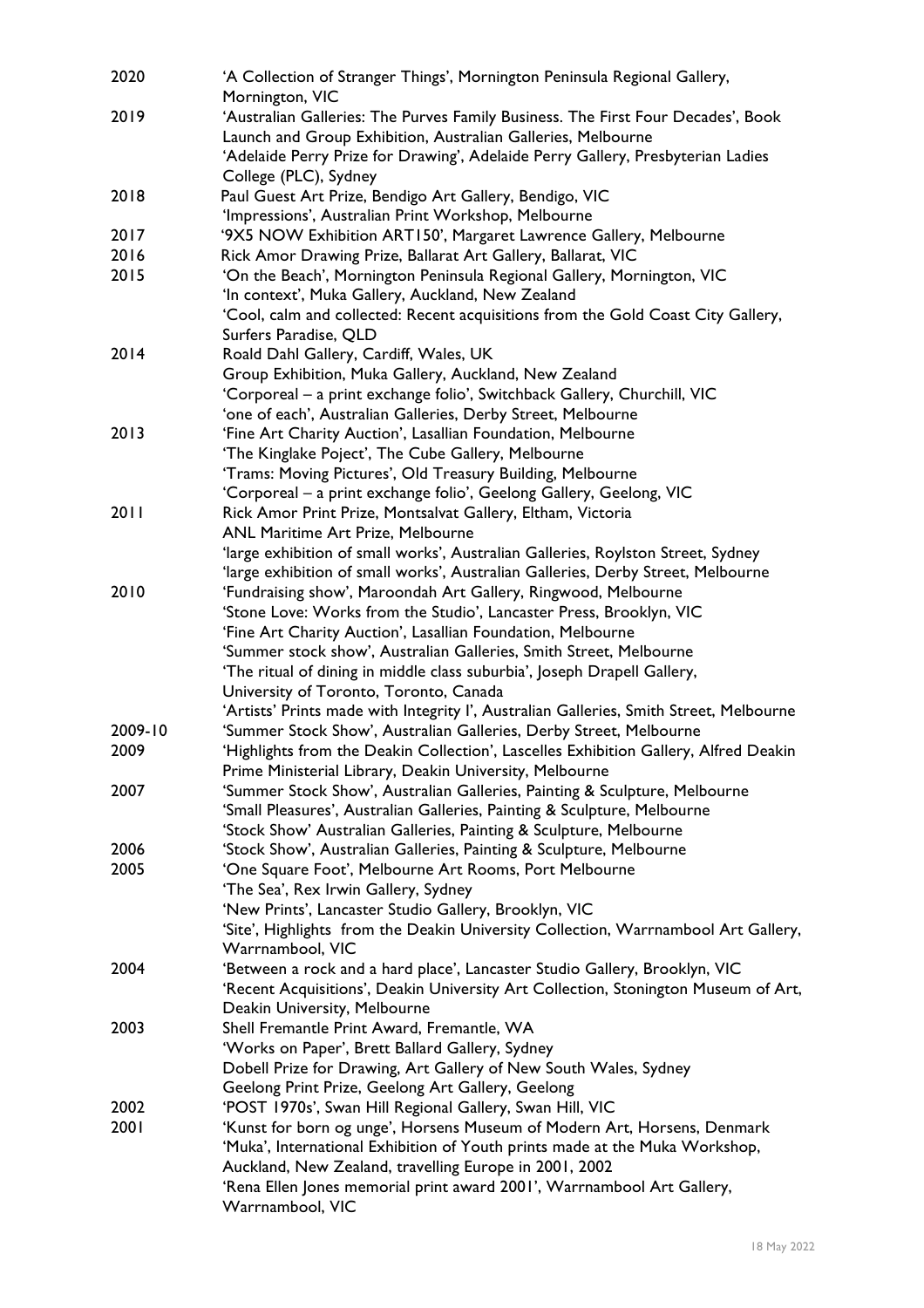| 2000    | 'Selected Works by Gallery Artists', Bulle Galleries, Melbourne                        |
|---------|----------------------------------------------------------------------------------------|
|         | 'Interpretation', Muka Gallery, Auckland, New Zealand                                  |
|         | 'Thinking Aloud', Ray Hughes Gallery, Sydney                                           |
|         | 'Affordable Treasures', Bulle Galleries, Melbourne                                     |
| 1999    | 'Exchanging Places', Ray Hughes Gallery in residence at the George Gallery,            |
|         | Melbourne                                                                              |
|         | 'We are Australian', The George Adams Gallery, Melbourne (in association with the      |
|         | Melbourne International Festival)                                                      |
| 1998    | Geelong Contemporary Art Prize, Geelong Art Gallery, Geelong, VIC                      |
|         | 'National Works on Paper', Mornington Peninsula Regional Gallery, Mornington, VIC      |
|         | 'Selected Works by Invited Artists', Bulle Galleries, Melbourne                        |
|         | 'Works on Paper and Original Fine Art Prints', Bulle Galleries, Melbourne              |
|         | 'Inkpots to Internet-Nucleus to Diversity', Former Student Art Exhibition, The Phyllis |
|         | Palmer Gallery, Latrobe University, Bendigo, VIC                                       |
| 1997    | 'Summer Show', BMG Art, Adelaide                                                       |
|         | 'Preview 1997', Lyall Burton Gallery, Melbourne                                        |
|         | 'Highlights from the Collection', Swan Hill Regional Gallery, Swan Hill, VIC           |
|         | Visy Board Art Prize, 'The Orangery', Richmond Grove Winery, Tanunda, SA               |
|         | 'Nillumbik Art Award Exhibition', The Nillumbik Shire Council, Eltham, VIC             |
|         | 'Muka International Youth Print Exhibition', Gallery 101, Melbourne                    |
|         | 'Figures from Life', Ray Hughes Gallery, Sydney                                        |
| 1996    | 'The Art of Collecting 2', Linden Gallery, Melbourne                                   |
|         | 'ACAF5 Fifth Australian Contemporary Art Fair', Royal Exhibition Building,             |
|         |                                                                                        |
|         | Melbourne                                                                              |
| 1995    | 'Youth Prints', Auckland Museum; travelled throughout New Zealand                      |
|         | 'Recent Lithographs and Commissioned Youth Prints', Muka Studios, Auckland, New        |
|         | Zealand                                                                                |
| 1994    | 'ACAF4 Fourth Australian Contemporary Art Fair', Royal Exhibition Building,            |
|         | Melbourne                                                                              |
|         | 'Selections from the Collection', Museum of Modern Art, Heide, Melbourne               |
|         | 'Castlemaine Drawing Prize', Castlemaine Art Gallery, Castlemaine, VIC                 |
| 1992    | 'Miniatures: Small Works by Selected Gallery Artists', Realities Gallery, Melbourne    |
|         | 'Selected Works from the Margaret Stewart Endowment', National Gallery of              |
|         | Victoria, Melbourne                                                                    |
| 1991    | 'National Swan Hill Print & Drawing Show', Swan Hill Regional Gallery of               |
|         | Contemporary Art, Swan Hill, VIC                                                       |
| 1990-91 | 'Raising the Furies: Elements of Disquiet in Figurative Painting 1985 - 1990', curated |
|         | by Stephen Cox, toured Regional Galleries - Wodonga, Wangaratta, Benalla and           |
|         | Shepparton                                                                             |
|         | Eighth Ansett Hamilton Art Award, City of Hamilton Art Gallery, Hamilton, VIC          |
|         | 'Australian Drawing - Contemporary', John Buckley Fine Art, Melbourne                  |
|         | 'Australian Water Colours and Gouaches', John Buckley Fine Art, Melbourne              |
|         | 'ACAF2 Second Australian Contemporary Art Fair', Royal Exhibition Building,            |
|         | Melbourne                                                                              |
| 1990    | 'The City: A Very Different Place', Museum of Modern Art, Heide, Melbourne             |
| 1989    | 'Popular Front, Australian Centre of Contemporary Art', Melbourne                      |
|         | Swan Hill Print and Drawing Show, Swan Hill Regional Gallery of 'Contemporary          |
|         | Art', Swan Hill, VIC                                                                   |
|         | 'Heidelberg and Heritage - Two Visions of Australians 100 Years Apart', Linden         |
|         | Gallery, Melbourne                                                                     |
|         | 'Freestyle Australian Art 1960s - Now', National Gallery of Victoria, Melbourne        |
| 1988    | 'Exquisite Corpse', 200 Gertrude Street, Melbourne                                     |
|         | 'Selected Finalists: Faber Castell Drawing Award', Rex Irwin Gallery, Sydney           |
|         | 'A Horse Show: The Horse in Contemporary Australian Art', Museum of Modern             |
|         | Art, Heide, Melbourne                                                                  |
| 1987    | 'Selected Contemporary Drawings', Museum of Modern Art, Heide, Melbourne               |
| 1985    | 'Keith and Elizabeth Murdoch Travelling Fellowship', Victorian College of the Arts     |
|         | Gallery, Melbourne (Received Honourable Mention)                                       |
|         |                                                                                        |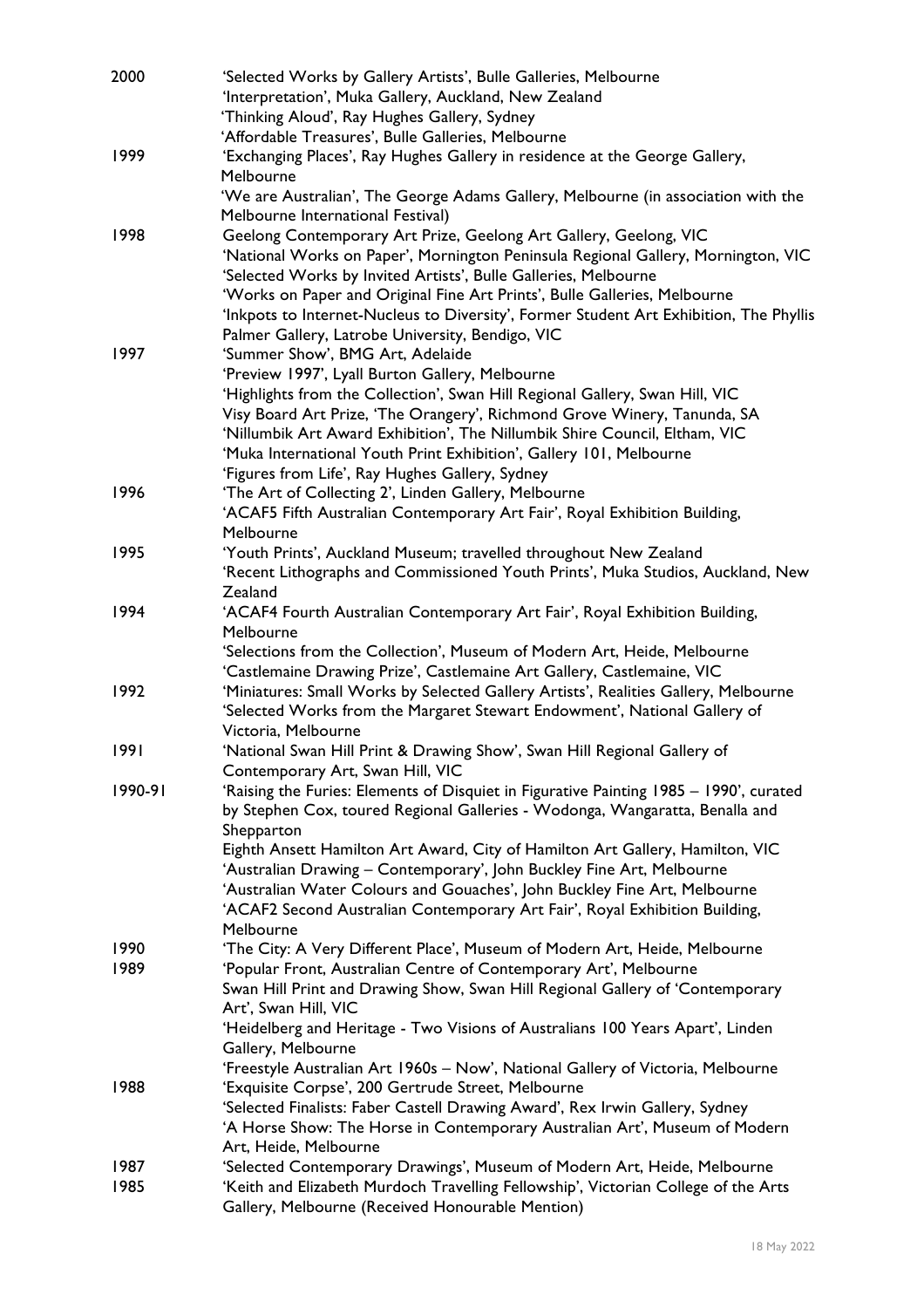## 1980 'The Paris Prize', Victorian College of the Arts Gallery, Melbourne

## AWARDS

| 2019    | Semi-Finalist, 'Doug Moran National Portrait Prize', Juniper Hall, Sydney          |
|---------|------------------------------------------------------------------------------------|
|         | Finalist, 'Rick Amor Self Portrait Prize', Montsalvat, Melbourne                   |
|         | Finalist, 'Adelaide Perry Prize for Drawing', Adelaide Perry Gallery, Presbyterian |
|         | Ladies College, Sydney                                                             |
| 2018    | Finalist, Paul Guest Art Prize, Bendigo Art Gallery, Bendigo, VIC                  |
| 2012    | Panel member, City of Melbourne Arts Projects Grants Assessment Panel              |
| 2011    | ANL Maritime Art Prize (Finalist), Melbourne                                       |
| 2011    | Rick Amor Print Prize, (finalist) Montsalvat Gallery, Eltham, Victoria             |
| 2003    | Dobell Prize for Drawing (Finalist), Art Gallery of New South Wales, Sydney        |
| 1997    | Visy Board Art Prize, (filalist)'The Orangery', Richmond Grove Winery, Tanunda, SA |
| 1994    | Diamond Valley Invitation Award (Acquired), Victoria                               |
| 1990-91 | Eighth Ansett Hamilton Art Award (Acquired), City of Hamilton Art Gallery,         |
|         | Hamilton, VIC                                                                      |
| 1989    | Swan Hill Print and Drawing Show (Acquired), Swan Hill Regional Gallery of         |
|         | 'Contemporary Art', Swan Hill, VIC                                                 |
| 1988    | Grant for the Victorian Health Promotion to work on a Theatre Arts                 |
|         | Project                                                                            |
| 1985    | Artist Development Grant - Victorian Ministry for the Arts                         |
| 1982    | Visual Arts Board Travel Grant to Europe                                           |
| 1981    | Sir Russell Drysdale Memorial Prize for drawing                                    |

## COMMISSIONS

| 2020 | Commissioned artwork for 'Extinct: Artistic Impressions of Our Lost Wildlife' by |
|------|----------------------------------------------------------------------------------|
|      | Benjamin Gray, published by CSIRO Publishing                                     |
| 2017 | Book cover for Orpheus in the Undershirt, by Kevin Densley, Ginninderra Press    |
| 2016 | Book cover for <b>Ecstatic Consumption</b> , The Spectacle of Global Dystopia in |
|      | Contemporary American Literature, by Pavlina Radia                               |
| 1997 | Poster, Burnewang Food and Wine Festival                                         |
| 1994 | Melbourne Theatre Company, 'Summer of the Seventeenth Doll'                      |
|      | Youth Prints, Muka Studios, Auckland, New Zealand                                |
| 1993 | Diamond Valley Invitation Art Award, VIC                                         |
| 1992 | Commissioned to paint a tram, Ministry for the Arts, Transporting Arts           |
|      | Programme sponsored by Vic Health                                                |
| 1991 | Commissioned to design image for the Melbourne Theatre Company's, 'Money and     |
|      | Friends', written by David Williamson                                            |
| 1989 | Victorian Racing Club, New Pavilion, Flemington Racecourse, Melbourne            |
| 1985 | Keith and Elizabeth Murdoch Travelling Fellowship (Received Honourable Mention), |
|      | Victorian College of the Arts Gallery, Melbourne                                 |
|      |                                                                                  |

#### RESIDENCIES

- 2012 Artist in Residence, The Art Vault, Mildura, VIC<br>2011 Artist in Residence, The Art Vault, Mildura, VIC
- Artist in Residence, The Art Vault, Mildura, VIC
- 2003 Artist in Residence, Caulfield Grammar, Wheelers Hill campus, Melbourne
- 1994 Artists in Schools Program, Preston Special Development School, Melbourne
- 1992-3 Artist in Residence, St Jeans Baptiste College, New York, USA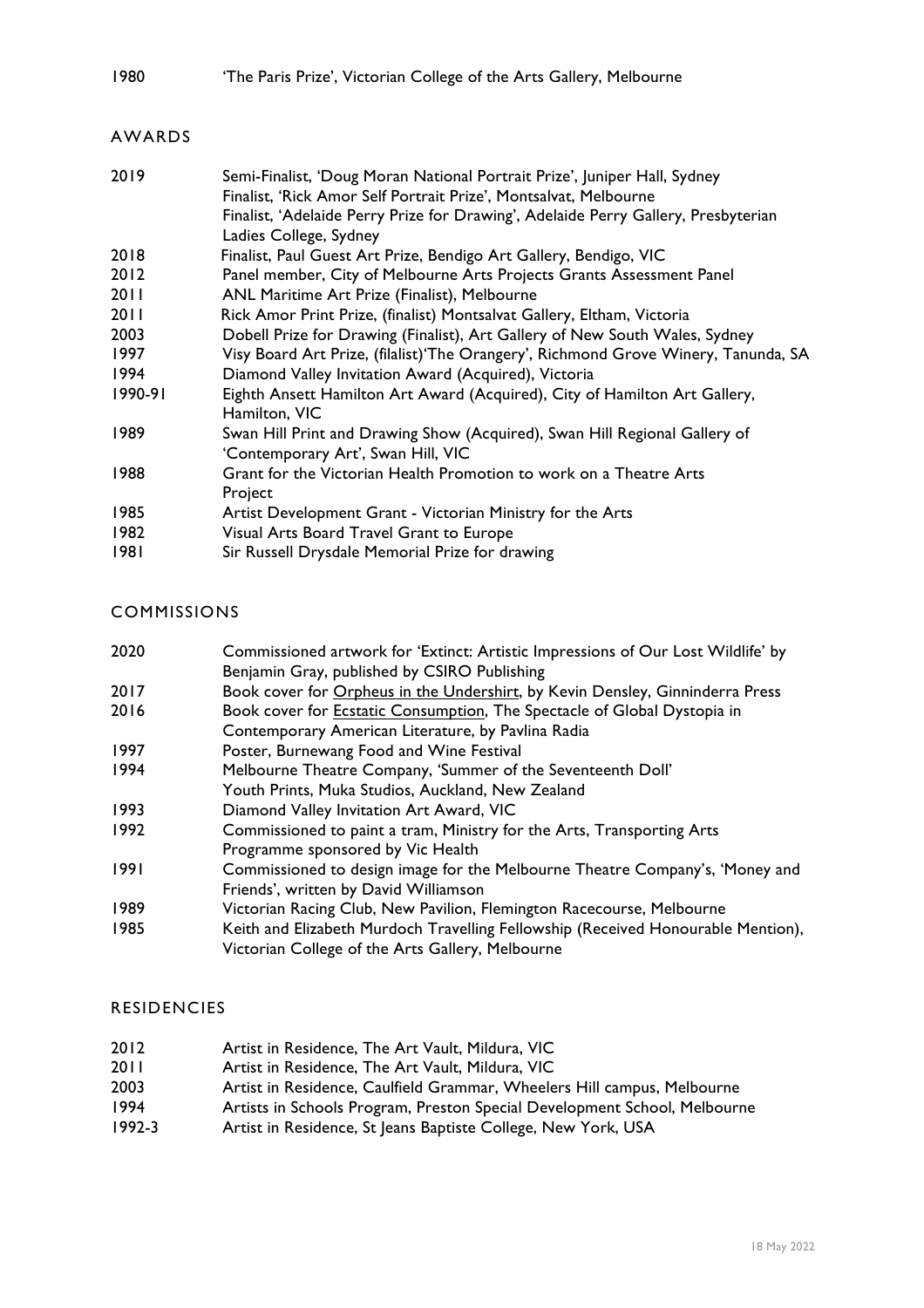#### COLLECTIONS

Accenture, Melbourne American Consulate, Florence, Italy Artbank, Sydney Australian Alliance Insurance, VIC Banyule City Council, VIC Blue Mountain College, New Zealand Caulfield Grammar, Melbourne City of Hamilton Art Gallery, VIC City of Maribyrnong, VIC Deakin University Art Collection, VIC E.R. White Club Collection, Trinity College, Melbourne University, VIC Geelong Gallery, Geelong, VIC Gold Coast City Gallery, Surfers Paradise, QLD Heidelberg Repatriation Hospital Collection, VIC Kangan Batman TAFE, VIC Lowenstein Arts Management Collection, Melbourne Melbourne Convention Centre, VIC Monash Medical Centre, VIC Monash University Collection, VIC Mornington Peninsula Regional Gallery, VIC Maroondah Art Gallery, Melbourne Museum of Contemporary Art, Sydney Museum of Modern Art at Heide, Victoria; Museum of Victoria, Melbourne Museum of New Zealand Te Papa Tongarewa, Wellington, New Zealand Museum Victoria, Melbourne National Gallery of Victoria, Melbourne Northern Territory University, Darwin Philips Fox Collection Santos Mining Collection, South Australia Smorgon Collection, Museum of Contemporary Art, Sydney State Library of Victoria, Melbourne Swan Hill Regional Art Gallery, VIC The Charles Sturt University Art Collection, New South Wales The Art Vault, Mildura, VIC The Peter Mac Art Collection, Melbourne Victorian College of the Arts, Melbourne Victorian Racing Club, Flemington, VIC

#### BIBLIOGRAPHY

Staff reporter, 'In the Frame' exhibition featured ABC Stateline Program, 25 June 2004 Staff reporter, reproduced inside back cover, 'The Shell Fremantle Print Award', Fremantle **Catalogue** 'Australian Contemporary Art Fair 5', Lyall Burton Gallery exhibition catalogue 1996 'Australian Contemporary Art Fair 4', Lyall Burton Gallery exhibition catalogue 1994 Amour, M.; 'The enduring legacy at Heide', National Gallery Magazine, October Issue, 1989 Blensdorf, J.; 'Galleries', The Age, 19 October 1990 Brean, Joseph, The Michel Foucault Drinking came. National Post, Toronto, Canada, 21 August 2010 p12 Breen, M.; 'Our resident artist', Broadmeadows Observer, August 1984 Carringan, J.; 'All about horses', Arts and Entertainment, The Jewish News, 1988 Catalano, G.; 'Memorable exhibition one of the best', The Age, 8 October 1986 Clabburn, A.; 'The Apartment Dwellers', Lyall Burton Gallery, Burnewang House Pty. Ltd, catalogue essay 1997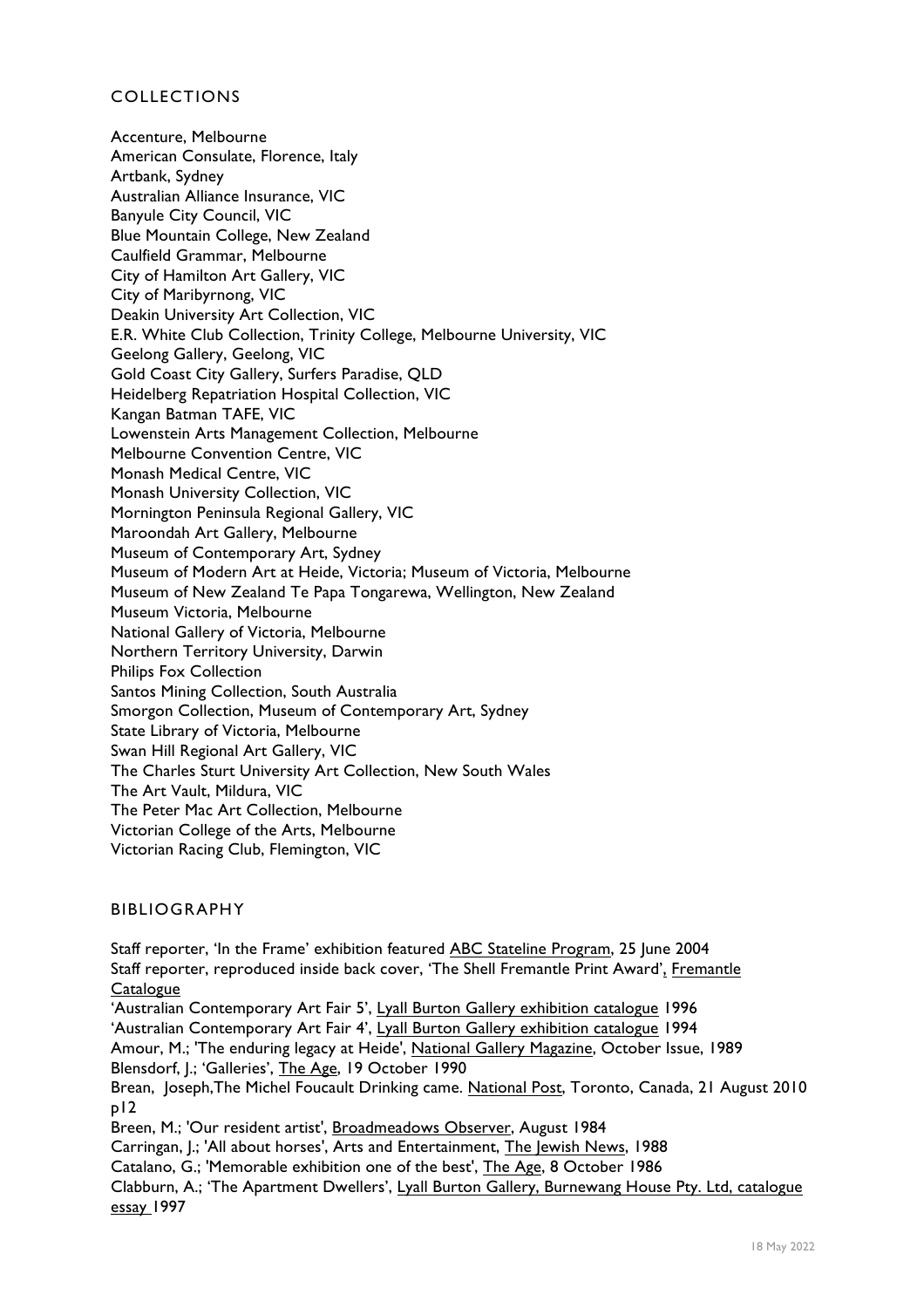'Cool, Calm and Collected' The Arts Centre culture magazine, 2015, p 21 Cossli, M.; 'Le Situazioni Metropolitane di Terry Matassoni', 'The Inner City', Gallery of Contemporary Art, Rovereto, catalogue essay 1994 Cox, S.; 'Raising the furies: Elements of disquiet in Figurative Painting 1985-90', catalogue essay 1990 Dutkiewicz Adam, 'Spotlight in the inner urban light', The Adelaide Advertiser, 25 June 2004. Editor, Trouble Magazine, 2003 Field Caroline, Terry Matassoni, 'In the Frame', exhibition essay, BMG Art Adelaide 2004. Franchini, A.; 'Il percorso mostre', L'Adige, 30 August 1994 Fraser, A.; 'Trouble in the 90's', 1995, catalogue essay Fraser, A. & Gleeson, P.; 'Places for people - urban spaces in Victoria', Victorian State Urban Arts Unit, April 1986 Germaine, M.; Artists & Galleries of Australia, 3rd Ed., Craftsman House 1990 Germaine, M.; Who's who of Australian Visual Artists, 2nd Ed.,Thorpe/Reed 1995 Grishin, S.; 'Catalogue for 5th Anniversary Exhibition', The Art Vault, Mildura, VIC, 2013 Hall, B.; Popular Front, catalogue essay 1992, Academic Publishing Heathcote, C.: Evocative Urban painter, Catalogue essay, A Walk into town exhibition, Deakin University Publishing The Galleries Book: A guide to public galleries of Victoria (Illustrated), Wileman Publications, 1992 'Horses in Art', Good Weekend Magazine, 1 November, 1988 Jelbart, M.; 'See It', The Herald Sun, 4 October 1995 Kaptein, H.; 'Swan Hill National Print & Drawing Acquisitive Awards', Swan Hill Regional Gallery of Contemporary Art, 2000, catalogue introduction Kronenberg, S.; Artnotes Victoria, Art Monthly, November 1995 Lynn, E.; 'Blame it on the lemmings', The Weekend Australian, 3-4 September 1989 Makin, J.; 'Choice Views', Herald Sun, 7 April 2003 Makin, J.; 'Choice Views', Herald Sun, 25 June 2001 Makin, J.; 'Choice Views', Herald Sun, 6 September 1999 Maria, Cerbo Marco; Ritratti; Thirty-One Italian Artists from Victoria, The University of Melbourne and the Victorian College of the Arts, 2016 Matassoni, T.; Artist Profile, Issue 28, page 124-126, August 2014 Matassoni, T.; 'Artist Profiles', Art Almanac, September 1999 Matassoni, T.; 'Artist Profiles' Art Almanac, October 1986 McCulloch, A.; interview, 'The Arts Show' radio program 14 May 2015 McCulloch, Ann: The Geography of Visual and Poetic Space: The Melancholic Gaze from the inside and from the outside. McCulloch, A. & S.; The Encyclopedia of Australian Art, 3rd Ed., 1994, Allen & Unwin McCulloch, A.; 'The Paris and others', The Herald, 2 October 1980 Millar, R.; 'Driving art into the bush', Wednesday Magazine, The Herald, 1 March 1989 p12 Millar, R.; 'Alice in the sky with ripcords', The Herald, 9 March 1986 Millington, B.; 'Flowery tribute to a high flyer', The Age, 1 September 1988 'Mural improves their dreary surrounds', The Age, October 1984 'Muri antichi, arte eterna', Alto Adige, 24 August 1994 Nicholls L.; 'In a new light' (illustrated and text), The Art Collection of Trinity College, The University of Melbourne Nelson, R.; 'Not every picture tells a story of belonging to a place', Saturday Arts, The Age, 30 June 2001 Nelson, R.; 'The enigma of urban life', Today Arts, The Age, 8 September 1999 Neylon, J : The Adelaide review, 3 July 2004 Overton, N.; 'The Big Rush', The Australian Jewish News, Vol. 55 No. 27, 3 March 1989 Pound, Patrick; A Collection of Stranger Things, exhibition catalogue, Mornington Peninsula Regional Gallery, 2020 Ritratti, C; Thirty-one Italian artists from Victoria, The University of Melbourne & The Victorian College of the Arts, 2016 Robinson, E.; 'Art from the Streets', State of the Art, Issue 14, 1995 Robinson, E.; 'Recent Work', Art Almanac, March 1989 Rooney, R.; 'Melbourne Art', The Australian, 6 October 1995 Rooney, R.; 'Crime does not paint', The Weekend Australian, 3- 4 February 1990 Rooney, R.; 'That essential power of silence', The Weekend Australian, 4-5 March 1989